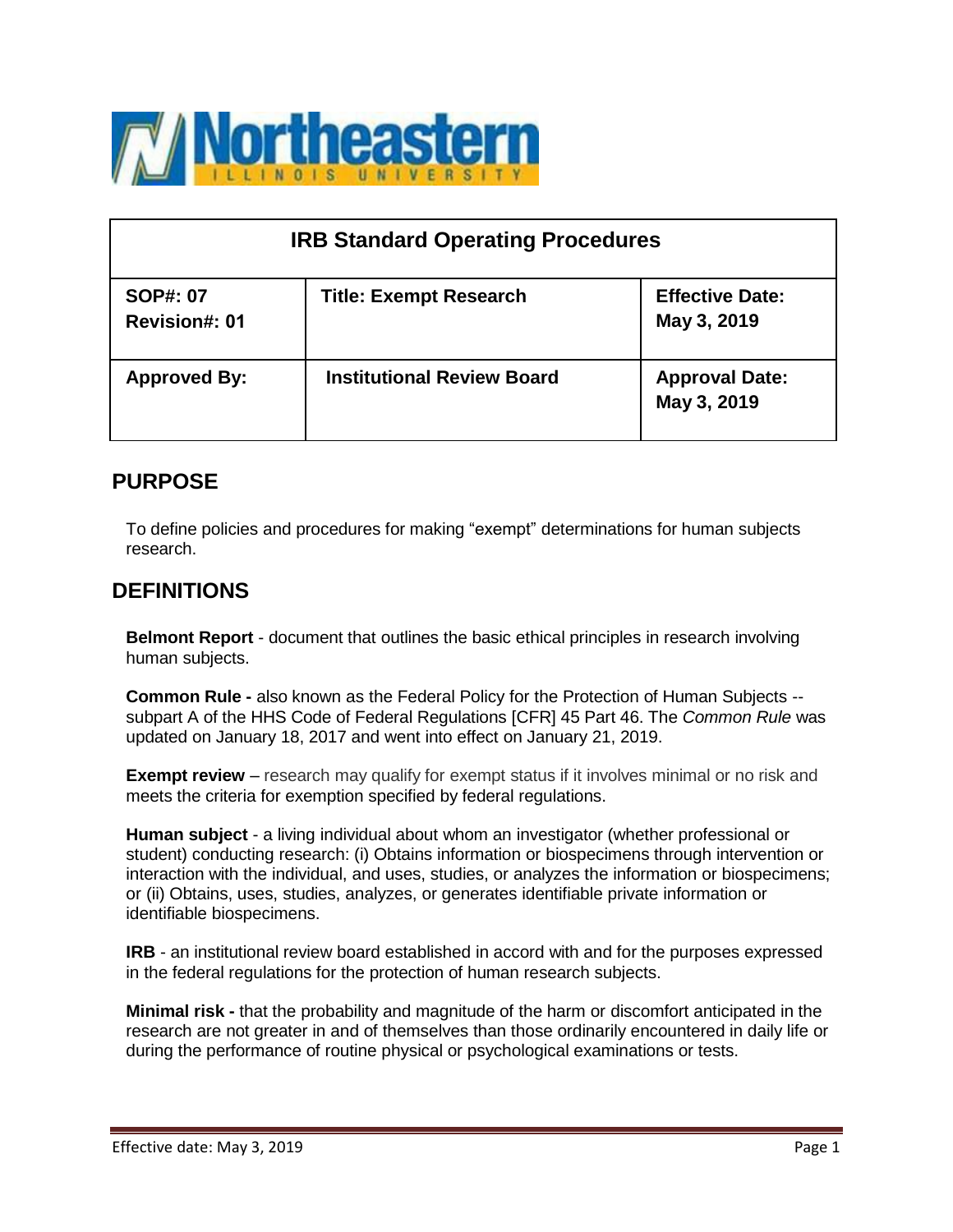**Research -** a systematic investigation, including research development, testing, and evaluation, designed to develop or contribute to generalizable knowledge.

# **POLICY**

- Minimal risk research in which activities involving human subjects are limited to one or more of the categories defined in 45 CFR [46.104](https://www.gpo.gov/fdsys/pkg/FR-2017-01-19/pdf/2017-01058.pdf) of the revised Common Rule may qualify for exemption from the federal regulations outlined in 45 [CFR 46.](https://www.ecfr.gov/cgi-bin/retrieveECFR?gp&SID=83cd09e1c0f5c6937cd9d7513160fc3f&pitd=20180719&n=pt45.1.46&r=PART&ty=HTML&se45.1.46_1102)
- Although exempt research is not subject to the federal regulations outlined in 45 CFR 46, the NEIU policy requires all research involving human subjects, including exempt research, to be performed responsibly and in accordance with the ethical guidelines of the Belmont Report.
- Principal investigators (PIs) of exempt research are expected to institute appropriate protections, including obtaining informed consent as appropriate and implementing measures to protect privacy and confidentiality of research subjects.
- PIs do not have the authority under federal guidance and this policy to independently determine that research involving human subjects is exempt. PIs must submit a claim of exemption to the IRB and receive written documentation of the decision from the IRB before initiating the research.
- Changes to an exempt study that significantly alter the approved research design, instruments, subject population, and/or recruitment and consent procedures as determined by the IRB must be submitted for review as a new IRB application.
- Exempt determinations are valid for five (5) years. Exempt studies that continue beyond five (5) years must be re-submitted for review as a new IRB application.

# **PROCEDURES**

The PI will complete the most current application and forms available on the IRB website and submit a complete packet, including all supporting documentation electronically. Instructions for preparing the application are available on the IRB's website.

### **Pre-review Procedures**

- Incomplete applications will not be reviewed. Missing items will be identified and requested during the administrative pre-review. If the items are not submitted within 1 week following the IRB request the entire application packet will be sent back to PI without review.
- Once complete application material have been submitted, IRB staff will conduct an "Administrative Pre-review", and make note of possible issues on a pre-review document.
- All application material and pre-review notes from the administrative pre-reviewer will be shared with the IRB chair.
- The IRB chair will review the submitted material. The IRB chair will either conduct the review, or in consultation with IRB staff, assign an IRB member for formal review of the submission.
- If the IRB staff and IRB chair determine the submission is not eligible for exempt review, the study will be referred for expedited or full-IRB review.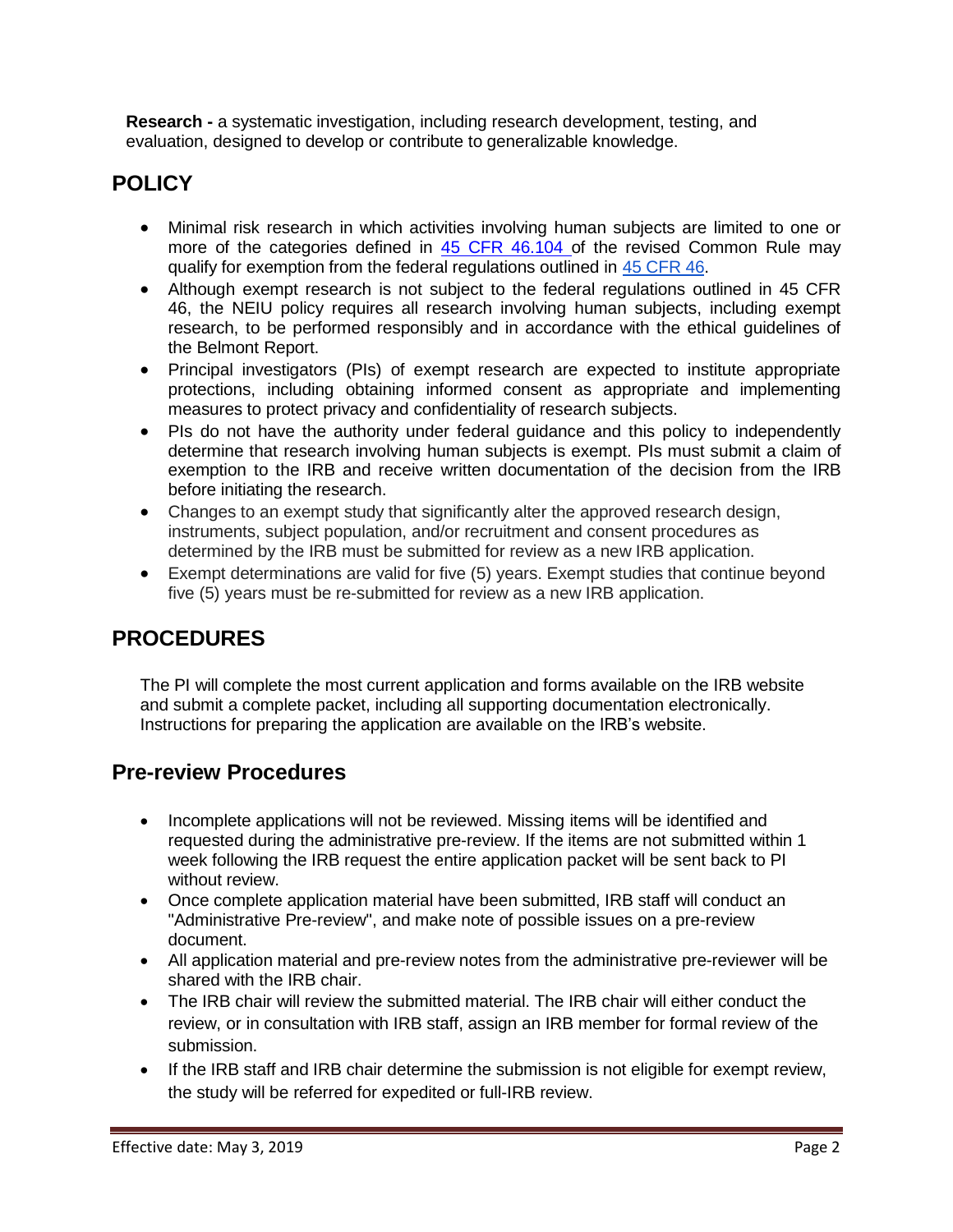## **Review**

- The following individuals may review exempt applications: IRB chair, IRB members designated by the IRB chair, and IRB staff designated by the IRB chair.
- The reviewer is responsible for notifying the IRB staff if they have a conflict of interest as outlined in SOP IRB Member Conflict of Interest or if they do not feel qualified to review the proposal.
- Exempt applications are reviewed to ensure the research will be conducted in accordance with the principles of The Belmont Report.
- The reviewer will document their review and assessment of the research by completing an IRB Review Sheet.
- If limited review is required, the review process will follow the provisions outlined in SOP Expedited Review.
- The reviewer makes the final determination about the category of exemption or any other appropriate determination.
- The reviewer will share the final determination, along with any additional feedback, with IRB staff, who will then notify the PI.

# **Review of Amendments to Exempt Research**

- Any proposed amendments to a project that has received a certification of exemption must be submitted to the IRB for review prior to implementation.
- The proposed amendment is submitted using the amendment submission form. Refer to SOP Amendment to Approved Research.
- Amendments to research protocols that were granted an exemption are reviewed to determine whether or not the change to the research would alter the exempt status, thus requiring either expedited or convened IRB review.
- Exempt research may be moved to expedited or convened review dependent upon the nature of the amendment.
- If the amendment change is significantly different, then the PI will be asked to submit an initial IRB application.

## **IRB Determinations**

- Exemption is granted.
- Additional information or clarifications are needed before the final determination can be made.
- Non-Human Subjects Research: Refer to Non-Human Subjects Research checklist.
- Not Engaged in Human Subjects Research. Refer to SOP External Research.
- Research proposal requires limited review and must be reviewed by the IRB under the limited review processes. Refer to SOP Limited Review.
- Research proposal does not meet the criteria for exemption and must be reviewed by the IRB under expedited or convened review processes.

### **Post-review Procedures**

• IRB actions and findings will be reported to the principal investigator in writing.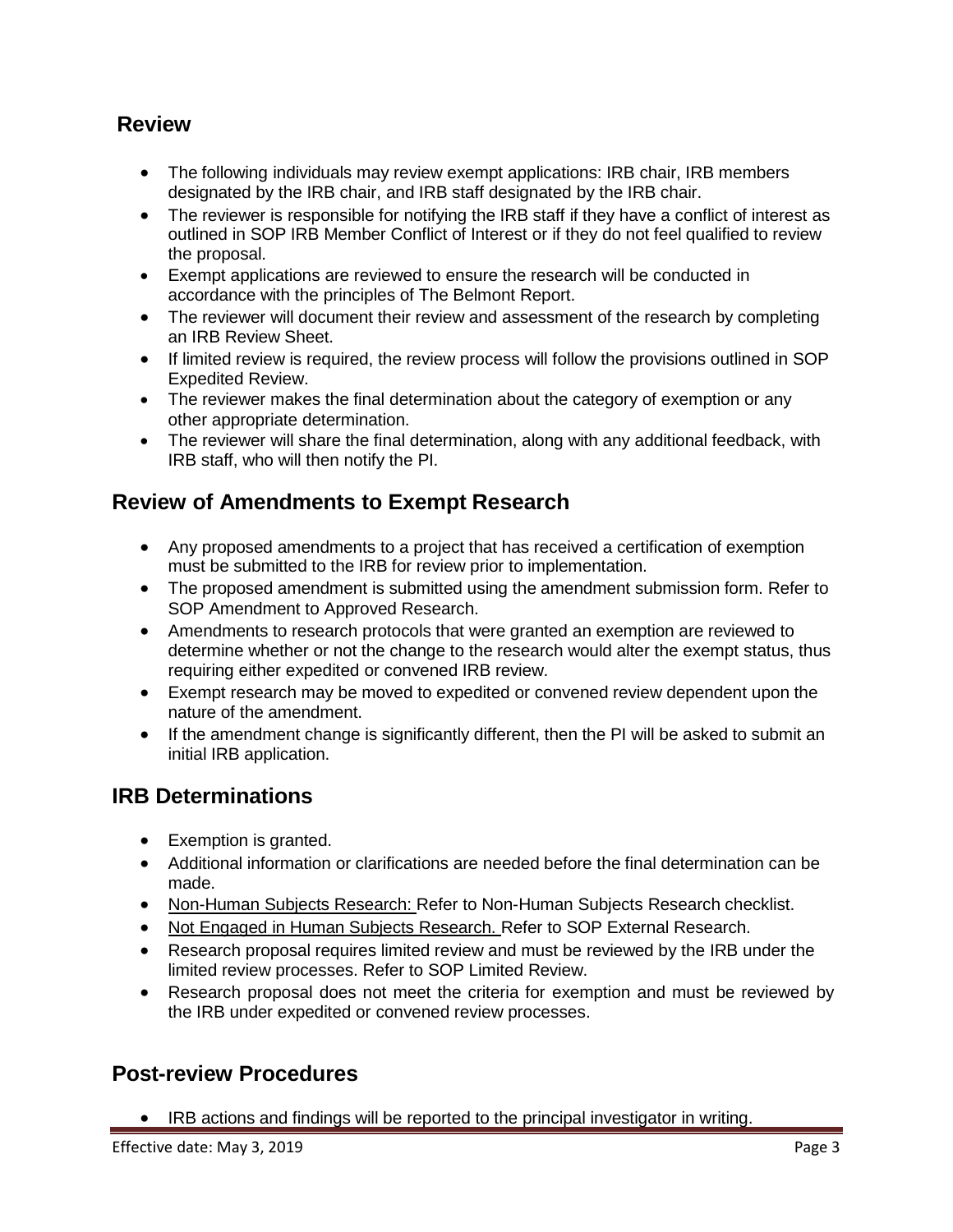- The investigator's department head and, if applicable, faculty sponsor are copied on all communications.
- The communication contains, as applicable:
	- a. Any issues requiring resolution;
	- b. Recommendations for changes in the level of review;
	- c. Requests for further information.
- For research granted an exemption, the communication contains documentation of:
	- a. The exemption category (ies);
	- b. The investigator's responsibility to submit any amendment to the research for review and other responsibilities;
	- c. Other applicable investigator's responsibilities
- A monthly progress report regarding expedited IRB reviews will be developed and distributed to IRB members.
- The Institutional Official is informed of the IRB's review actions through periodic reports.

### **Review of Investigator's Responses to the IRB**

The IRB staff reviews responses from investigators for additional information and clarifications required to make an exempt determination. The response is then forwarded to the IRB chair (or designee).

#### **Regulations**

45 CFR 46.104 21 CFR 56.104

#### **Author Reference**

NEIU IRB [UIC Exempt](http://research.uic.edu/node/738) Review of Research

#### **Related Policies**

SOP IRB Member Conflict of Interest SOP Amendment to Previously Approved Research SOP Limited Review SOP External Research

#### **Contact Information**

Please direct questions or concerns about this policy to:

| <b>Contact</b>                       | <b>Phone</b> | E-Mail               |
|--------------------------------------|--------------|----------------------|
| <b>IRB</b> Office                    | 773-442-4675 | irb@neiu.edu         |
| Dean of the College of               |              |                      |
| <b>Graduate Studies and Research</b> | 773-442-6012 | gradstudies@neiu.edu |

#### **Disclaimer**

The University reserves the right to modify or amend sections of this IRB SOP at any time at its sole discretion. This IRB SOP remains in effect until such time as the Responsible Officer calls